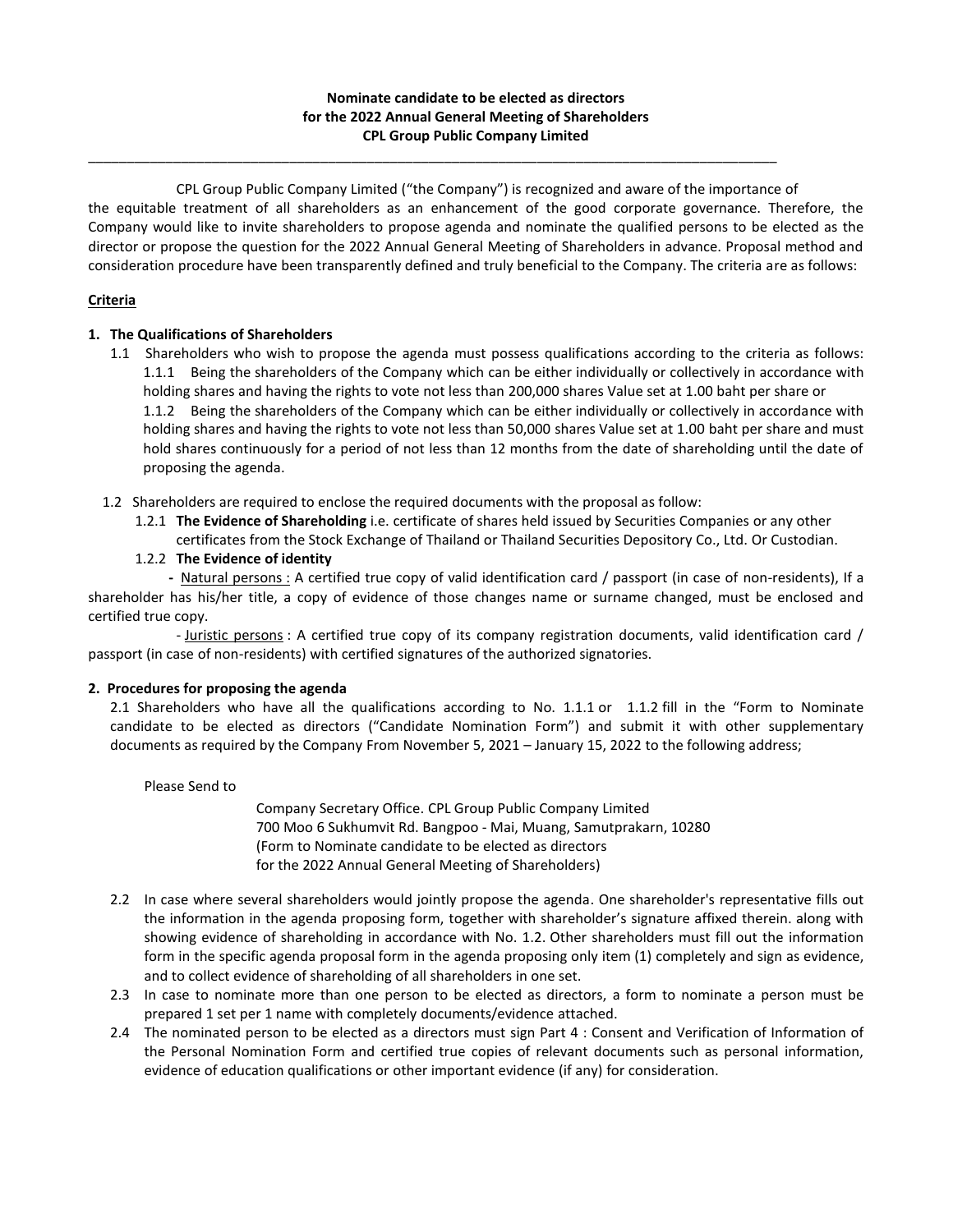### **3. Attribute / The Qualifications of Independent Directors**

# 3.1 Directors

- 3.1.1 Having such qualifications without any prohibited characteristics under the Public Limited Companies Act, the Securities and Exchange Act, the Good Corporate Governance of the Company and other relevant Act.
- 3.1.2 Having knowledge, skill, expertise, ability, variety of skills and working experiences and can be capable of devoting sufficient time to the Company which considered regardless of gender, race, religion, age, and other specific abilities.
- 3.1.3 Capable of providing leadership and able to efficiently and effectively monitor the business conduct of the Company's executives.
- 3.1.4 Not serve as a director of more than 5 companies listed on the Stock Exchange of Thailand, including the Company
- 3.2 Independent Directors Beside the director qualifications stipulated in No. 3.1, independent director must also possess all of the following qualifications:
	- 3.2.1 Hold shares not exceeding 0. 5 percent of the total number of shares with voting rights of the Company, its parent company, subsidiary, affiliate, major shareholder or controlling person, including shares held by related persons of such independent director.
	- 3.2.2 Neither be nor used to be an executive director, employee, advisor who receives asalary, or controlling person of the Company unless the foregoing status has ended not less than two years prior to taking the independent directorship.
	- 3.2.3 Not be a person related by blood or legal registration as father, mother, spouse, sibling, and child, including spouse of child, to other executives, major shareholders, controlling persons, or any person to be nominated as executive or controlling person of the Company or its subsidiary company.
	- 3.2.4 Neither have nor used to have a business relationship with the Company, its parent company, subsidiary, affiliate, major shareholder or controlling person, in a manner which may interfere with his/her independent judgment, and neither be nor used to be a significant shareholder or controlling person of any person having a business relationship with the Company, its parent company, subsidiary company, affiliate, major shareholder or controlling person, unless the foregoing relationship has ended not less than two years prior to taking the independent directorship.

The term 'business relationship' under the first paragraph shall include any normal business transaction; rental or lease of immovable property; transaction relating to assets or services or granting or receipt of financial assistance through receiving or extending loans; guarantees; providing assets as collateral; and any other similar actions, which result in the Company or the counterparty being subject to indebtedness payable to the other party in the amount of three percent or more of the net tangible assets of the Company or Baht 20 million or more, whichever is lower. The amount of such indebtedness shall be calculated according to the method for calculation of value of connected transactions under the Notification of the Capital Market Supervisory Board. The consideration of such indebtedness shall include indebtedness incurred during the period of one year prior to the date on which the business relationship with the person commences.

- 3.2.5 Neither be nor used to be an auditor of the Company, its parent company, subsidiary, affiliate, major shareholder or controlling person, and not be a significant shareholder, controlling person, or partner of an audit firm which employs auditors of the Company, its parent company, subsidiary, affiliate, major shareholder or controlling person, unless the foregoing relationship has ended not less than two years prior to taking the independent directorship.
- 3.2.6 Neither be nor used to be a provider of any professional services, including those as a legal advisor or financial advisor who receives service fees exceeding Baht 2 million per year from the Company, its parent company, subsidiary, affiliate, major shareholder or controlling person, and not be a significant shareholder, controlling person, or partner of the provider of professional services, unless the foregoing relationship has ended not less than two years prior to taking the independent directorship.
- 3.2.7 Not be a director appointed as a representative of a director of the Company, major shareholder or shareholder who is related to a major shareholder.
- 3.2.8 Not undertake any business of the same nature and in competition with the business of the Company or subsidiary company and not be a significant partner in a partnership or be an executive director, employee, advisor who receives a salary or holds shares exceeding one percent of the total number of